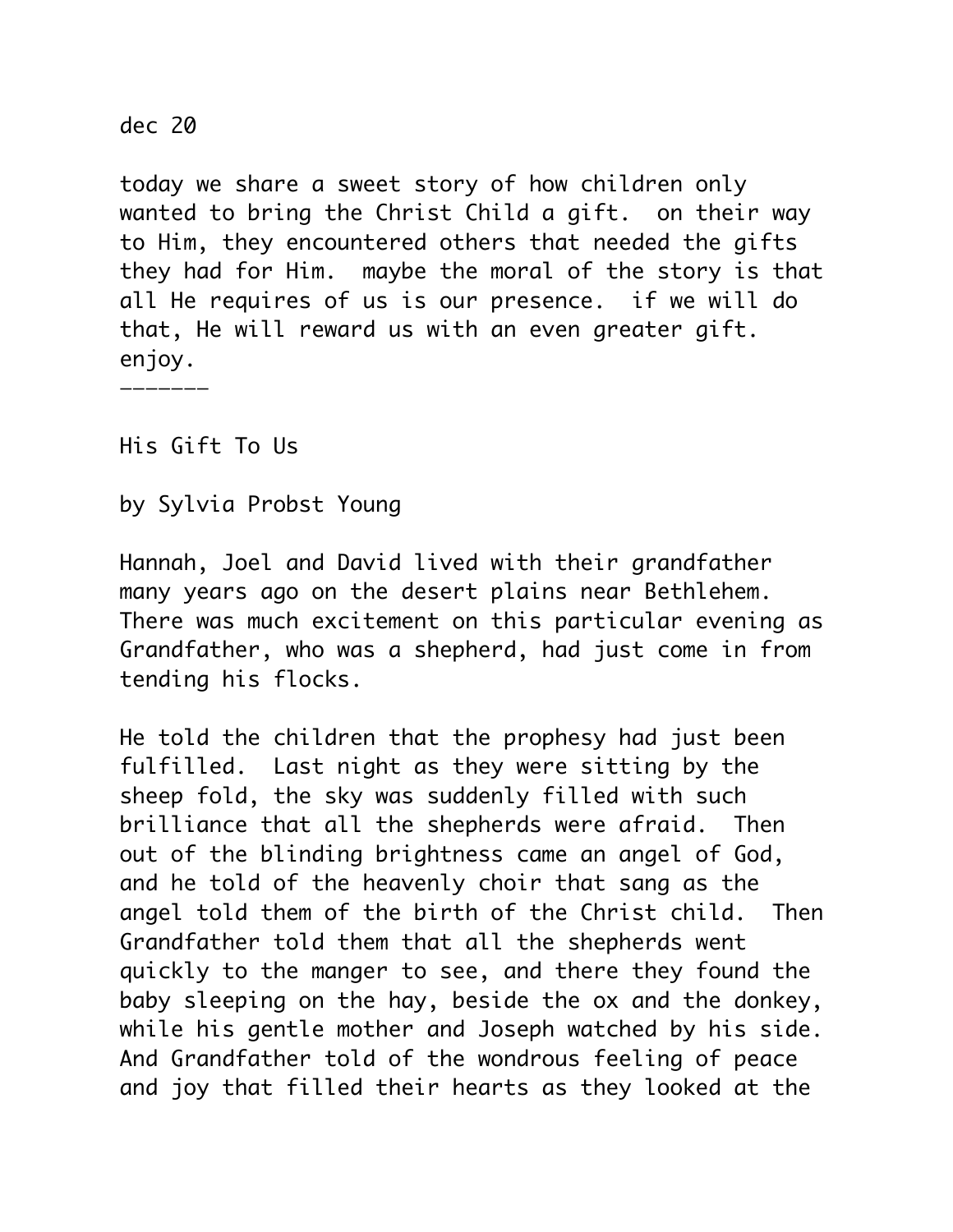promised Messiah.

Then Grandfather told them that tomorrow, they could go and take what gifts they had to Him.

The children talked excitedly of the coming morning and what they might take for the new born King. Then Hannah's eyes lit up .... "I'll take the shawl, the white knitted one that mother made, I knew I should save it for something special."

Their mother had died when Hannah was 10 years old and now she was thirteen and had to take care of the home and Joel and David, her two younger brothers, and their grandfather.

Joel decided that his gift was to be a lamb. His very own white one that he loved dearly. And David who was only six wondered what he could bring. Hannah and Joel looked at each other and then at Grandfather, for you see, David had a twisted leg and had to walk with a crutch. He could see the question in the eyes of the others and quickly he said: "I can go, can't I? I can keep up with Hannah and Joel, it won't be too far." So it was all planned that David could go too, and Hannah said he could take a barley loaf for the baby's mother and Joseph.

The next morning bright and early, Joel got up and went to the sheep fold to bring his lamb…and on the way back to the house, he stopped at his friend Peter's house. Peter had seen him from his window and motioned for him to come in. Peter petted the lamb. You see, Peter was crippled and had to stay in bed and couldn't play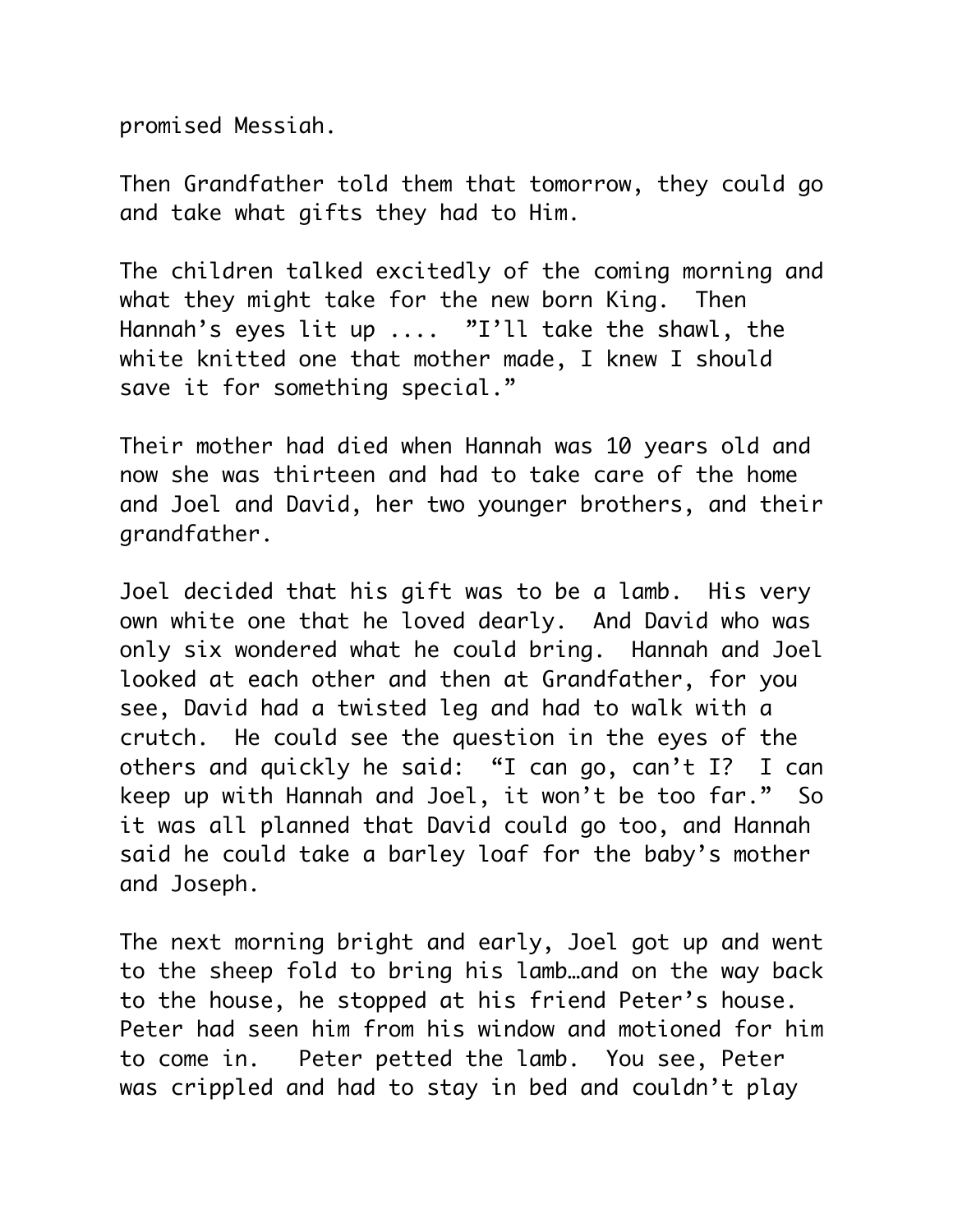as other children. Joel felt sorry for him and said he could have the lamb. The look on Peter's face was like a sunbeam had touched it and it made Joel feel so wonderful inside. But on the way to his house he wondered what Hannah would say because now he didn't have a gift for the Christ child.

But Hannah thought he had done the right thing, and was sure the Christ child would be proud of him. "Anyway," she said, "we still have the beautiful shawl and barley loaf."

Excitedly they left the house and started to walk to Bethlehem. They had to walk slowly so that David wouldn't become too tired, and as they walked they talked about the wonderful things Grandfather had told them and wished they could have heard the angel and the heavenly choir.

As they got near Bethlehem, a palm tree by the side of the road looked like a good place to stop and rest. Hannah had packed a little goat skin bag with cool water and honey cakes, and it tasted so good. They were just thinking of going on when a traveler came along the road walking with the help of a gnarled old cane. He looked so tired that Hannah asked if they could be a help to him. The old man asked if they had a little water they could give him. As he drank the water, he asked them where they were going, and they excitedly told him the story Grandfather had told them and finished with: "We are going to see the Christ child and the manger." The old man listened intently and wished he could go with them, but he was on his way to Jerusalem to live with a relative. So Hannah and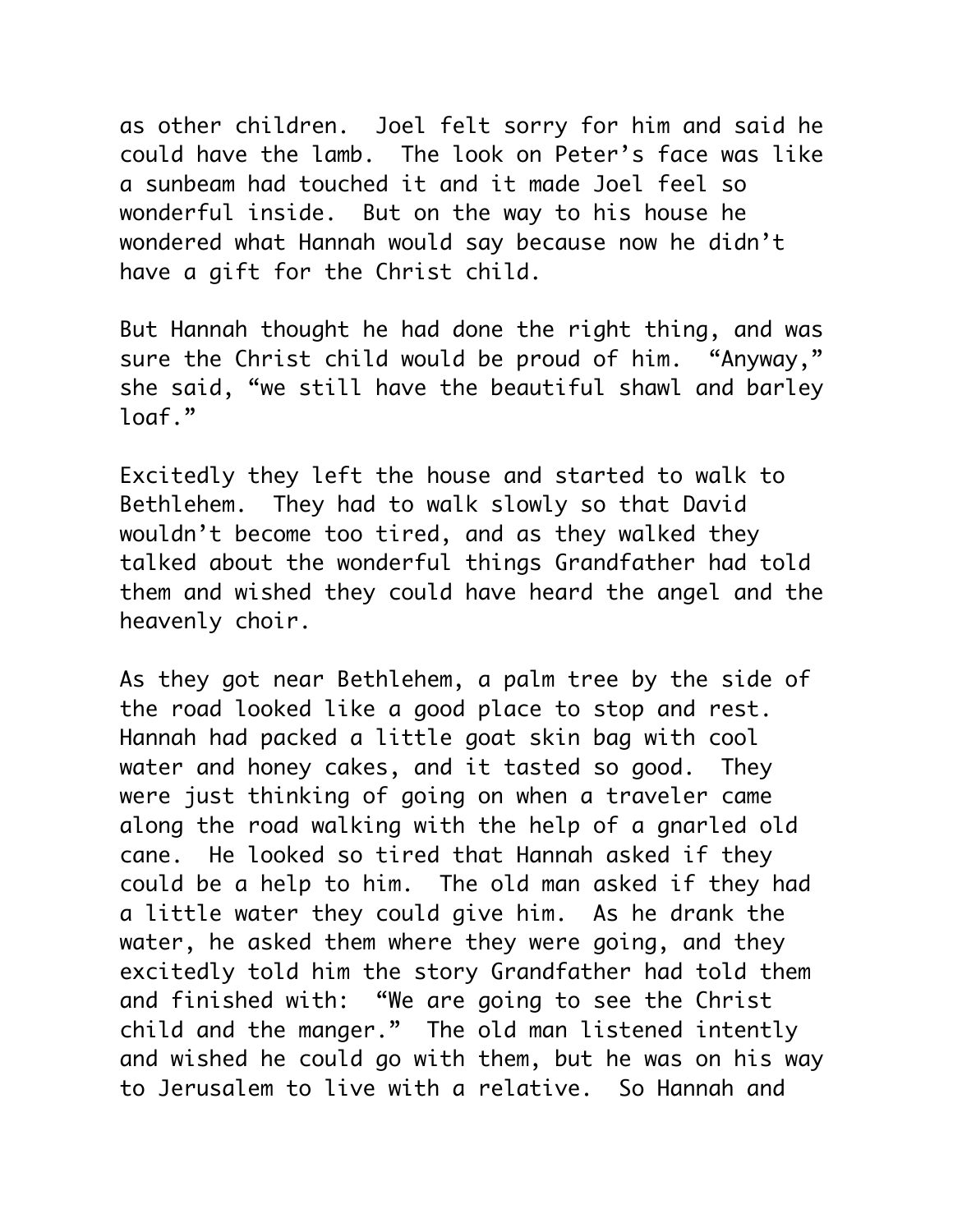Joel decided they should give him the barley cake and the rest of the water. The old man couldn't believe that he had heard them right and tears came to his eyes as he gratefully accepted the barley loaf and jug of water.

 As the children started again on their way, they had a warm, good feeling inside. None of them said anything, but they each knew inside that they had done the right thing. At least they still had the shawl.

 As they walked down the narrow streets of Bethlehem, they stopped at the home of their aunt Sarah. They had decided before they left home that they would do this and perhaps she would go with them to the manger. But when they knocked on the door, a lady come to the door and told them that Sarah was very, very sick ... but they heard a feeble voice call out to them so they went inside. And as Hannah put her arms around the elderly lady, she could tell the old woman was cold. Tears gleamed in her eyes as she told her aunt she hoped that she would be able to go with them to the stable to see the Christ child…and once again they told Grandfather's story of the angels visit to the shepherds. And as the old lady listened a faint gleam came into her dim eyes and she told them to be sure and come back and tell her all about the visit.

 Quickly Hannah laid the precious shawl over her aunt's cold shoulders and she looked like a queen. Then without saying a word they left the house…each realizing that now they didn't have any gifts for the Christ child.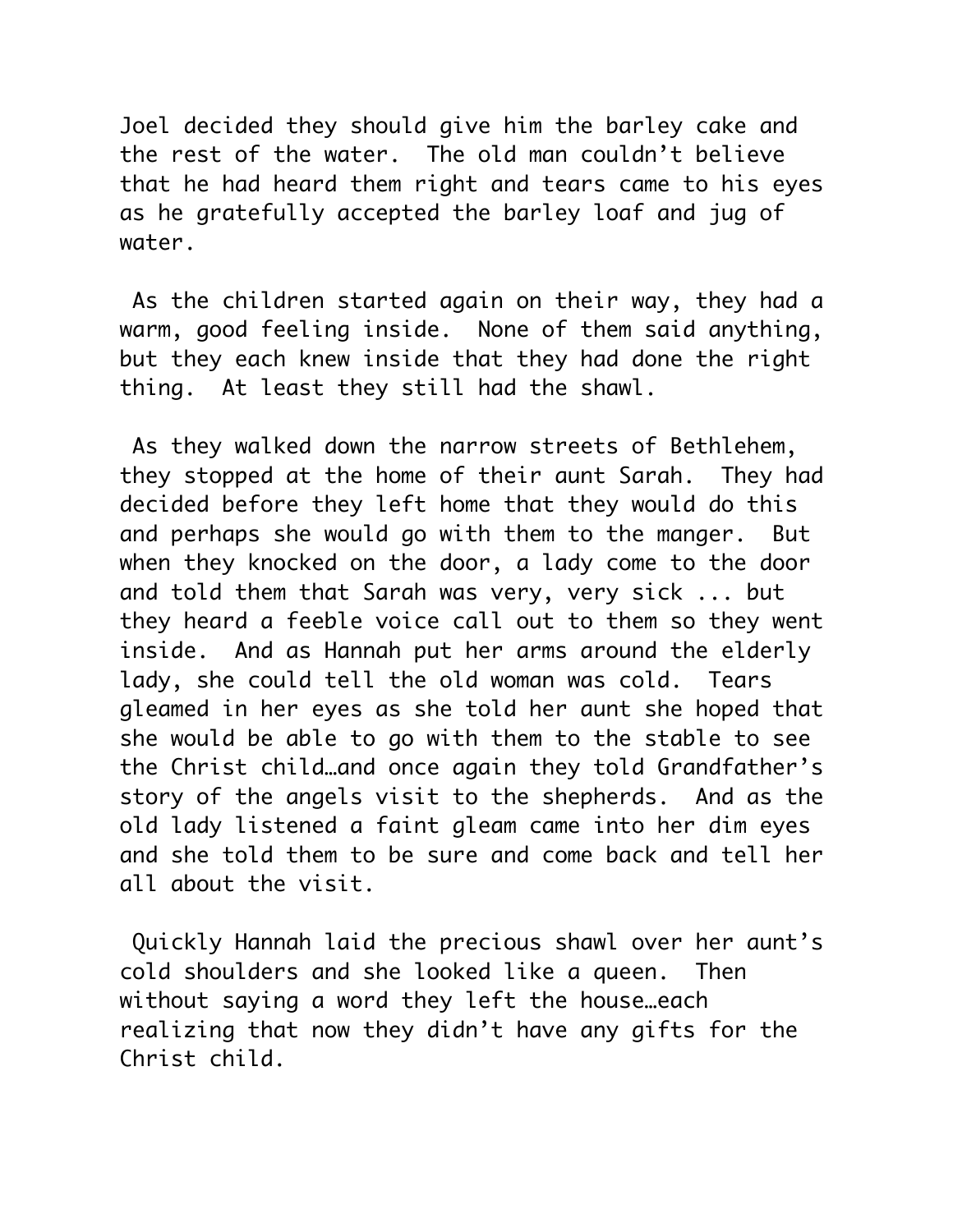Hannah's voice quivered when she finally said: "I'm sorry, but she was so cold. I had to put the shawl on her, she is our aunt." Then David asked if they were still going to see the baby, and it was Joel that said: "Of course we will go, I think the Christ child will understand why we haven't any gifts for him."

Hannah smiled and agreed that Joel was right.

 By following their grandfather's instructions it was easy to find the stable behind the inn. They were met at the stable by a tall, gentle looking man. He smiled at them and asked if they had come to see the baby. Hannah explained that they were the grandchildren of the shepherd Mathias who had come with the others the night before and he had told them that they might come today. So Joseph led them to the back of the stable where a beautiful young woman sat near a manger.

 As she saw the children she smiled and took the baby Jesus from his little bed in the hay, and held him down for the children to see. He looked so dear and tiny all wrapped in his swaddling clothes.

 Then Hannah spoke almost in a whisper, "He is so beautiful." Then a sudden shadow crossed her face, remembering. "We had gifts for Him and for you," she looked at the mother almost apologetically, "but along the way there were people who needed our gifts, so we gave them away, and now we have nothing to give."

 The mother looked at her lovingly. "Child," she said, putting her hand on Hannah's shoulder, "you and your brothers have brought the greatest gift of all—your own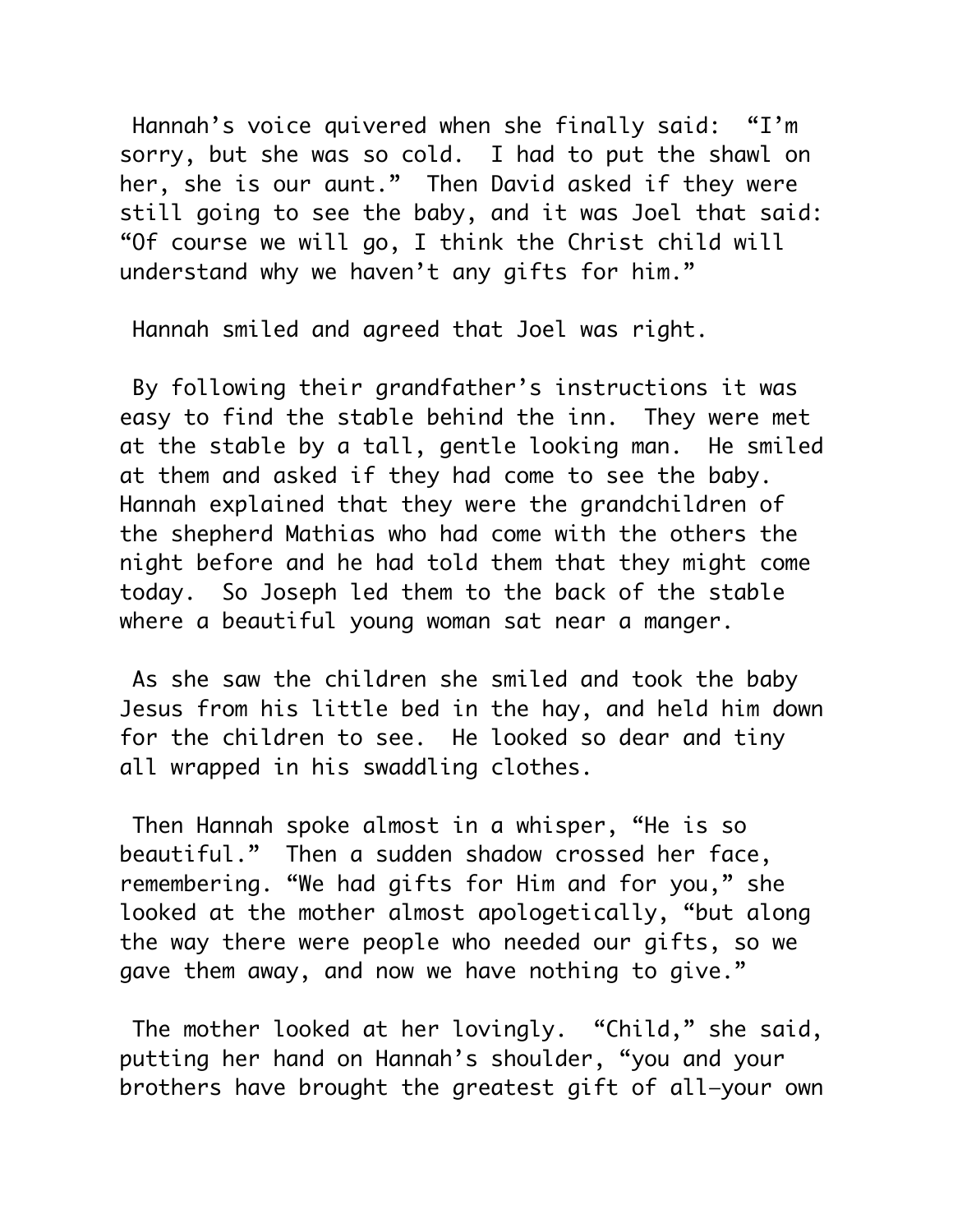kind hearts. The Lord knows and accepts your offering."

 All too soon it was time to go. The baby was carefully placed in his manger bed and good-byes were said.

 As the children started back on the road toward home, their hearts were warm and full of joy at the wonder of the day. They had so much to tell and so much to remember for the rest of their lives.

 As they walked along pondering, Hannah's eyes became glued on David. "Your crutch, David, where is your crutch?" David was startled .... "My crutch, I didn't bring it, I forgot it in the stable. Hannah, Joel, look—I don't need my crutch, I don't need it at all. I won't ever need it again."

 He was walking without even a sign of a limp, his twisted leg was straight, he was walking unaided, then running, running wild and free as an unshackled cold.

 "The Christ child did it for me," he said simply. "He made my leg straight."

 "Yes, David," Hannah answered humbly, "it is His gift to us — his wonderful, wonderful gift."

-------------

may we all learn to treasure our time in His presence. our commitment, our life is our gift to Him. if we can do that, He will reward us with a gift beyond our